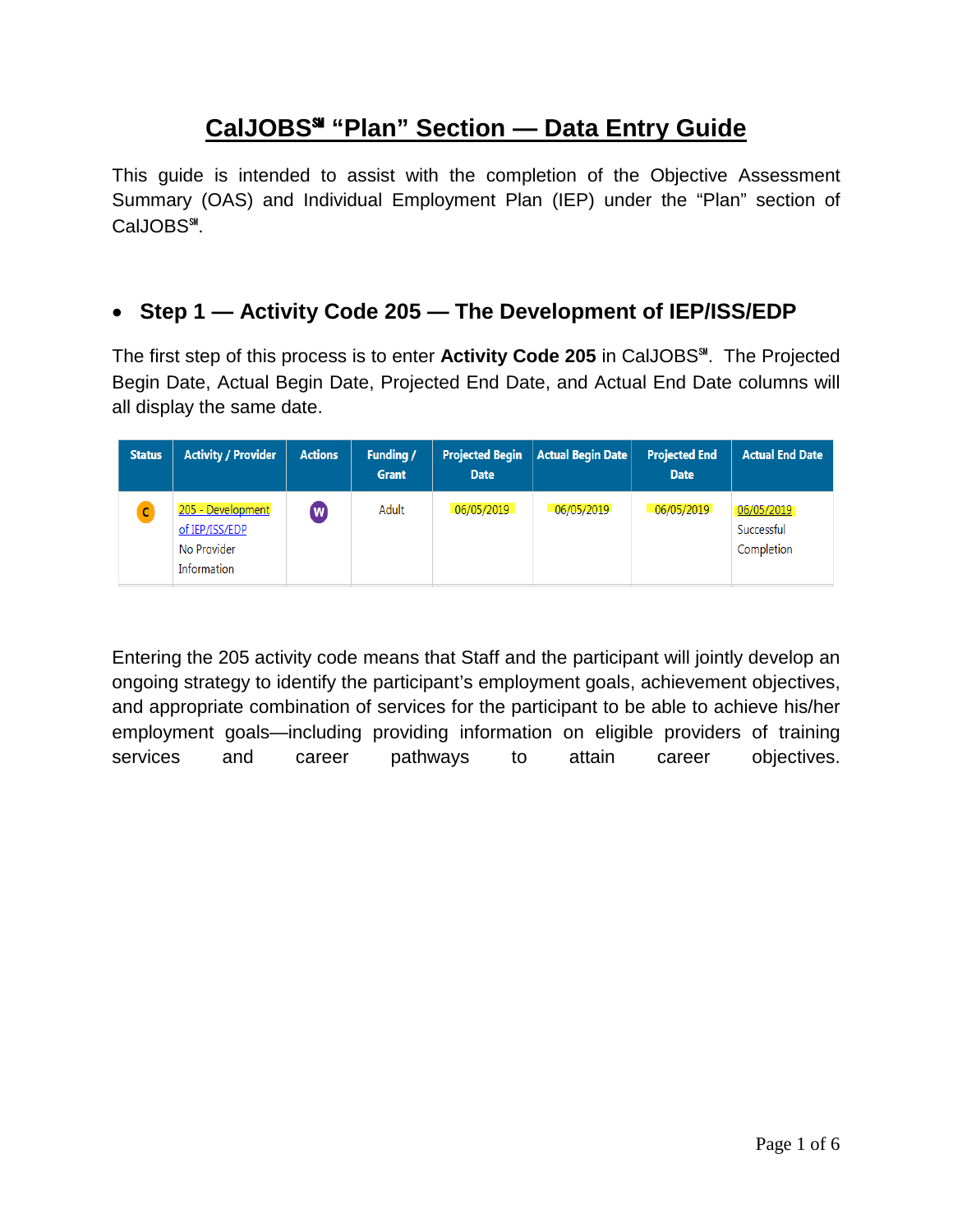#### • **Step 2 — Plan Tab**

After Activity Code 205 has been entered, under the "Case Management Profile," select the "Plan" tab. This will allow staff to create and manage the customer's career goals and skills assessments as part of providing an Objective Assessment Summary and an Individual Employment Plan. This information provides a comprehensive plan (i.e., a needs analysis) that helps to direct the nature and number of program services provided to the individual.

| CalJOBS"                      |                                                                         | Use this folder to manage Plan information for the selected Individual.                                                                                                                                                                                                                                                             |
|-------------------------------|-------------------------------------------------------------------------|-------------------------------------------------------------------------------------------------------------------------------------------------------------------------------------------------------------------------------------------------------------------------------------------------------------------------------------|
|                               | <u>[ Assist an individual   Staff Services   Individual Portfolio ]</u> |                                                                                                                                                                                                                                                                                                                                     |
| $\Box$ My Individual Profiles | <b>My Individual Plans</b><br>$\Box$                                    | <b>Staff Profiles</b><br>$=$<br>General Profile<br>$\blacksquare$<br><b>Summary</b><br><b>Case Notes</b><br><b>Activities</b><br><b>Documents (Staff)</b><br>E.<br>Case Management Profile<br>$\overline{\phantom{0}}$<br><b>Case Summary</b><br><b>Programs</b><br><b>D</b> Plan<br><b>Assessments</b><br><b>ED</b> Report Profile |

#### • **Step 3 — Creating an OAS**

Select the "**Create Objective Assessment Summary"** from the options on the Plan tab (shown below). The Objective Assessment Summary (OAS) allows staff members to record and analyze an overview of the individuals' academic levels, skill levels, and service needs.

| Case Summary                        | Programs                                    | Plan                                | <b>Assessments</b> |
|-------------------------------------|---------------------------------------------|-------------------------------------|--------------------|
| <b>Objective Assessment Summary</b> |                                             |                                     |                    |
| 1.                                  | There are No Objective Assessment Summaries |                                     |                    |
|                                     |                                             | Create Objective Assessment Summary | Required           |

Selecting the Create Objective Assessment Summary button will display the first "General" screen along with 11 other categories that must be completed (shown below):

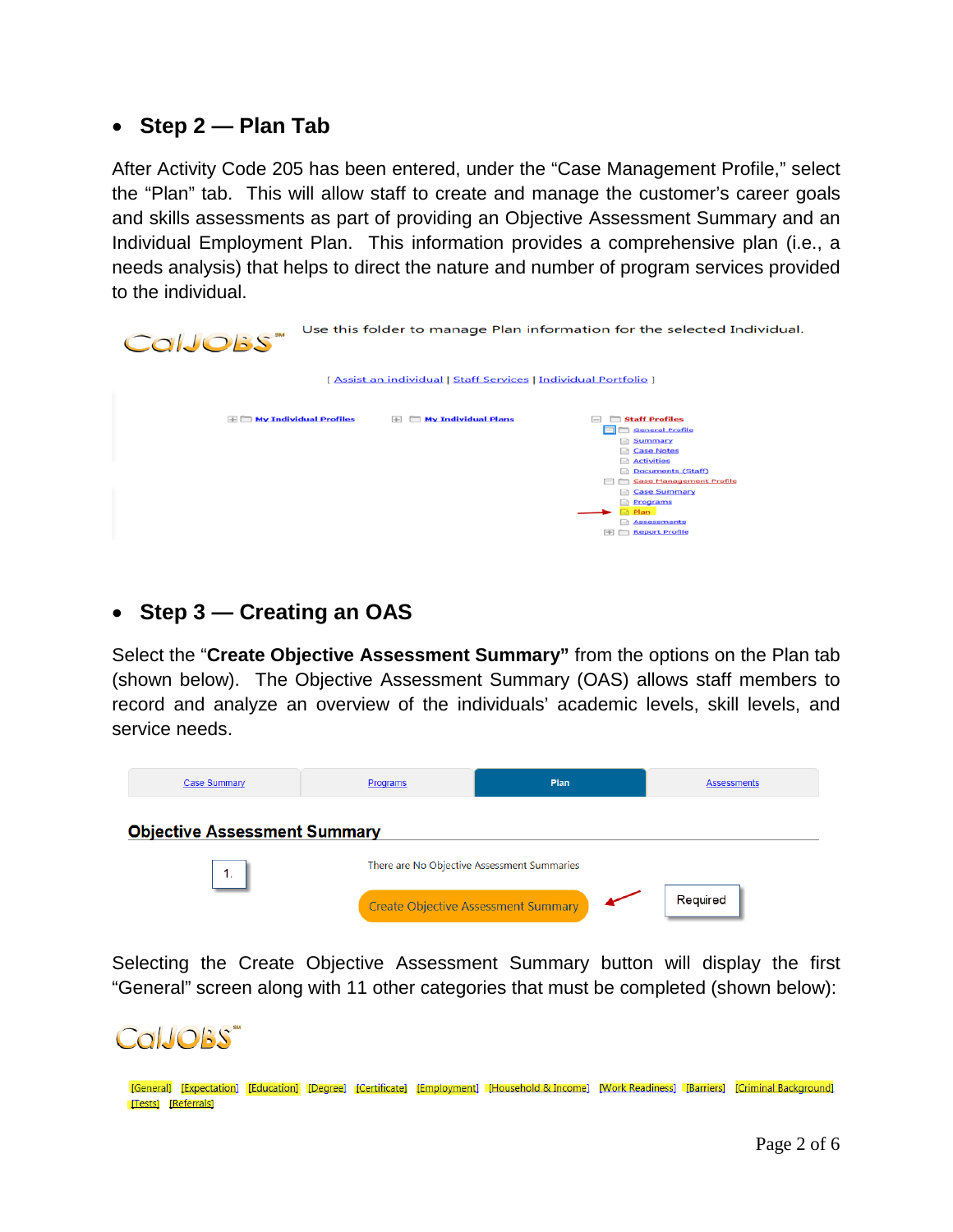### • **Step 4 — Creating an Individual Employment Plan/Service Strategy**

Once the Objective Assessment Summary and all 11 subsections have been completed, staff will then select the "**Create Individual Employment Plan/Service Strategy**."

| <b>Individual Employment Plan/Service Strategy</b> |                                                                                                                   |          |
|----------------------------------------------------|-------------------------------------------------------------------------------------------------------------------|----------|
| 2.                                                 | There are no Individual Employment Plans/Service Strategies<br>Create Individual Employment Plan/Service Strategy | Required |
|                                                    | Return to the Directory of Services                                                                               |          |

Selecting the **Create Individual Employment Plan/Service Strategy** option will display four subcategories: Plan, Goals, Objectives, and Services. Complete all four sections and select "*Finish*."

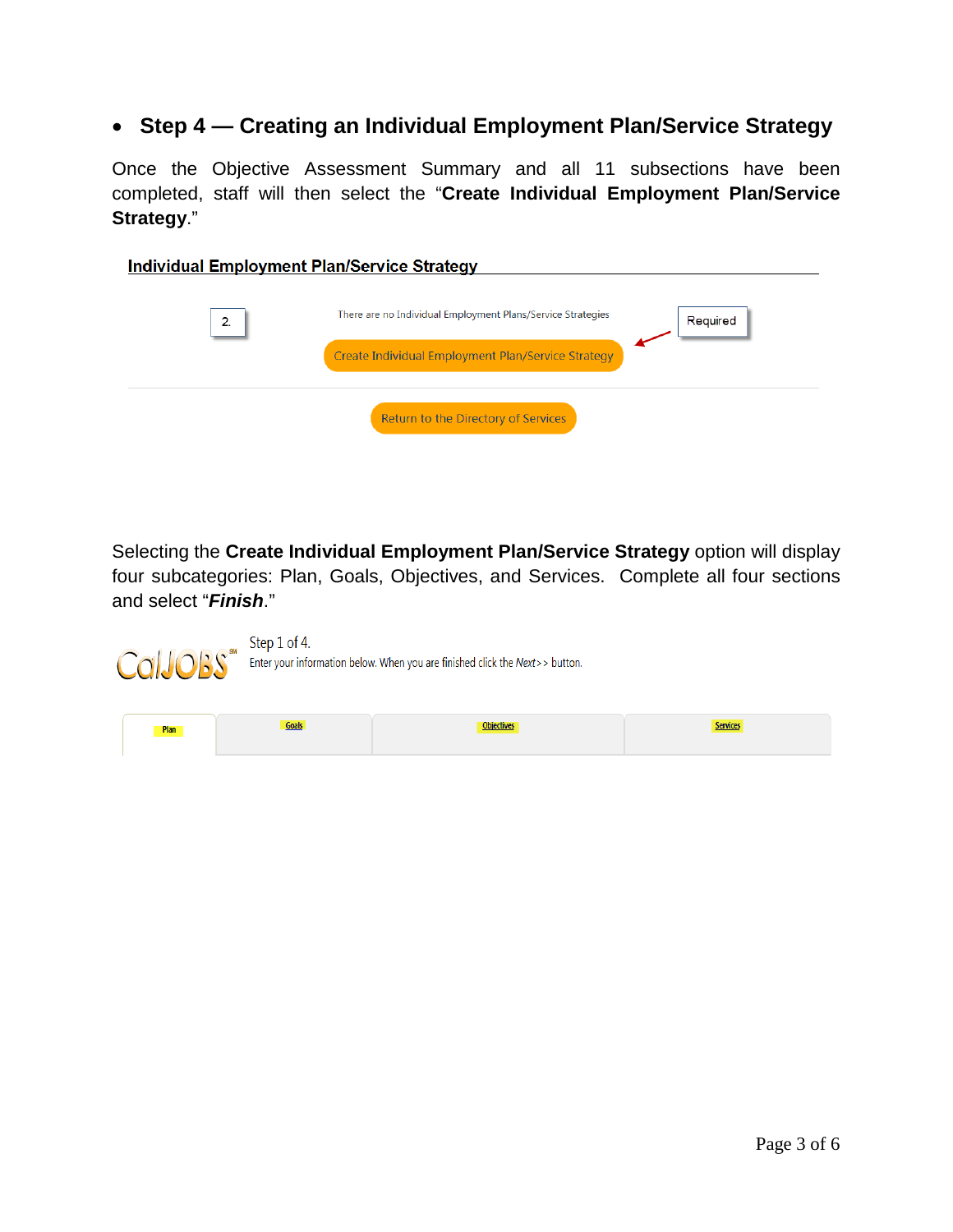## • **Step 5 — Printing**

Once both sections have been entirely filled out, there will be an option to **Display/Print** the Individual Employment Plan/Service Strategy. Select the **"Display/Print"** option as highlighted below:

| oram | <b>Plan</b> |  |
|------|-------------|--|

#### Objective Assessment Summary New York Changes and Changes and Changes and Changes and Changes and Changes and

| #    | <b>LWIA/Region</b>  | <b>Office Location</b>                         | Program                                   | <b>Staff</b> | <b>Date</b> | <b>Action</b>           |
|------|---------------------|------------------------------------------------|-------------------------------------------|--------------|-------------|-------------------------|
| 2689 | City of Los Angeles | 00312 Hollywood North<br>Worksource Center--JS | Title I - Workforce<br>Development (WIOA) | Staff11, Lai | 06/04/2019  | Edit<br>Delete<br>Print |
|      |                     |                                                | Create Objective Assessment Summary       |              |             |                         |

#### Individual Employment Plan/Service Strategy National Communications of the Communication

| #                                                                           | <b>LWIA/Region</b>  | <b>Office Location</b>                           | <b>Status</b> | # of Goals | <b>Staff</b> | <b>Date</b> | <b>Action</b>                   |  |
|-----------------------------------------------------------------------------|---------------------|--------------------------------------------------|---------------|------------|--------------|-------------|---------------------------------|--|
| 4224                                                                        | City of Los Angeles | 00308 Wilshire Metro<br><b>Worksource Center</b> | <b>OPEN</b>   |            | Staff11, Lai | 06/04/2019  | Edit<br>Delete<br>Display/Print |  |
| <b>Print Required</b><br>Create Individual Employment Plan/Service Strategy |                     |                                                  |               |            |              |             |                                 |  |

Once **Display/Print** is selected, you will be redirected to a page allowing you to review the Individual Employment Plan. Scroll down to the "Plan Information" section and select the option that says "**When printing plan do you want print services?**"

# **Plan Information**

| <b>Plan Start Date</b>                               | 06/04/2019                             |
|------------------------------------------------------|----------------------------------------|
| <b>LWDB/Region</b>                                   | City of Los Angeles                    |
| Plan started in office location                      | 00308 Wilshire Metro Worksource Center |
| Plan closed on                                       |                                        |
| When printing plan do you want to<br>print services? | <b>Select</b>                          |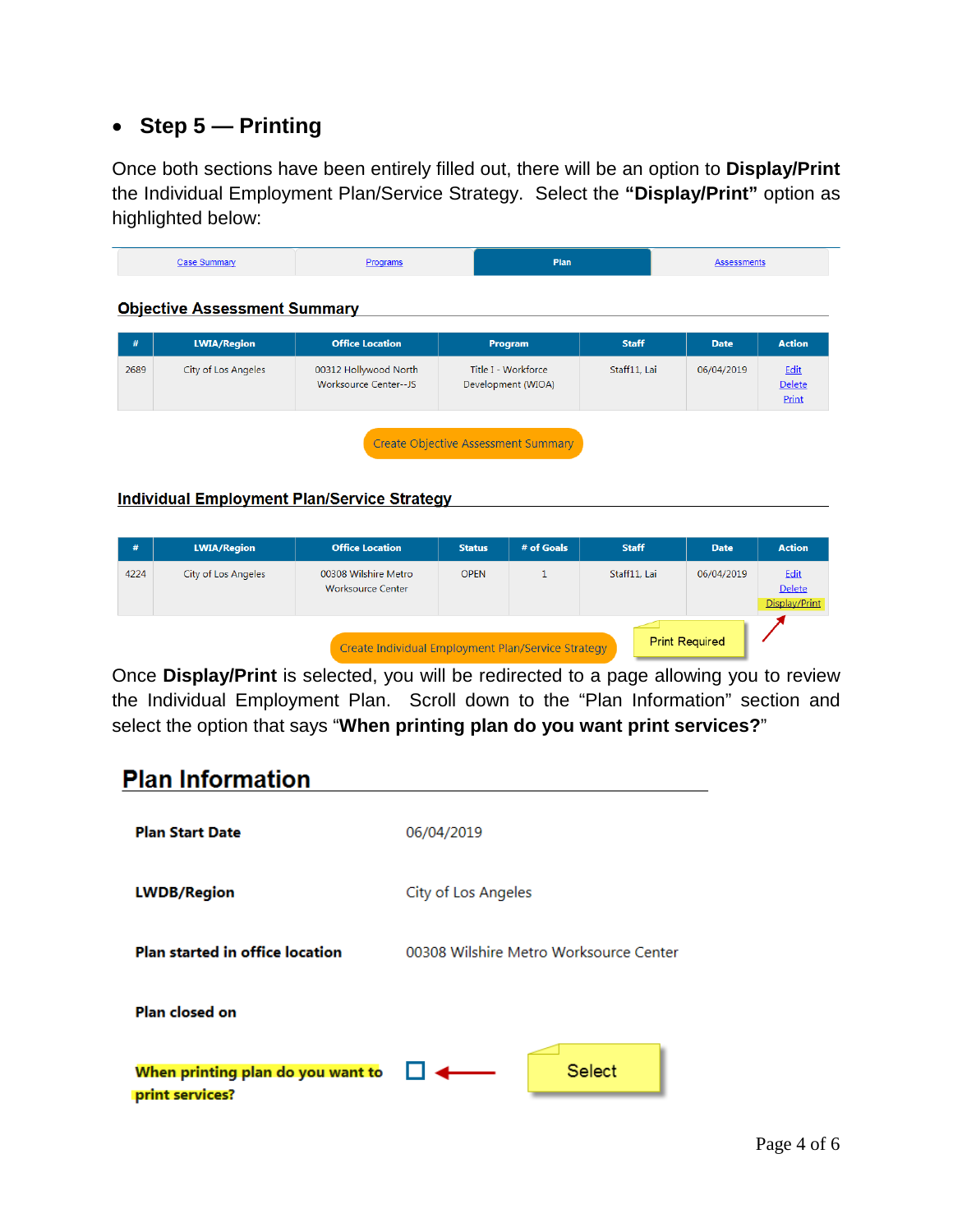In the "Individual Signature" section, select the option to "Include Staff Signature." Then, select "Print."